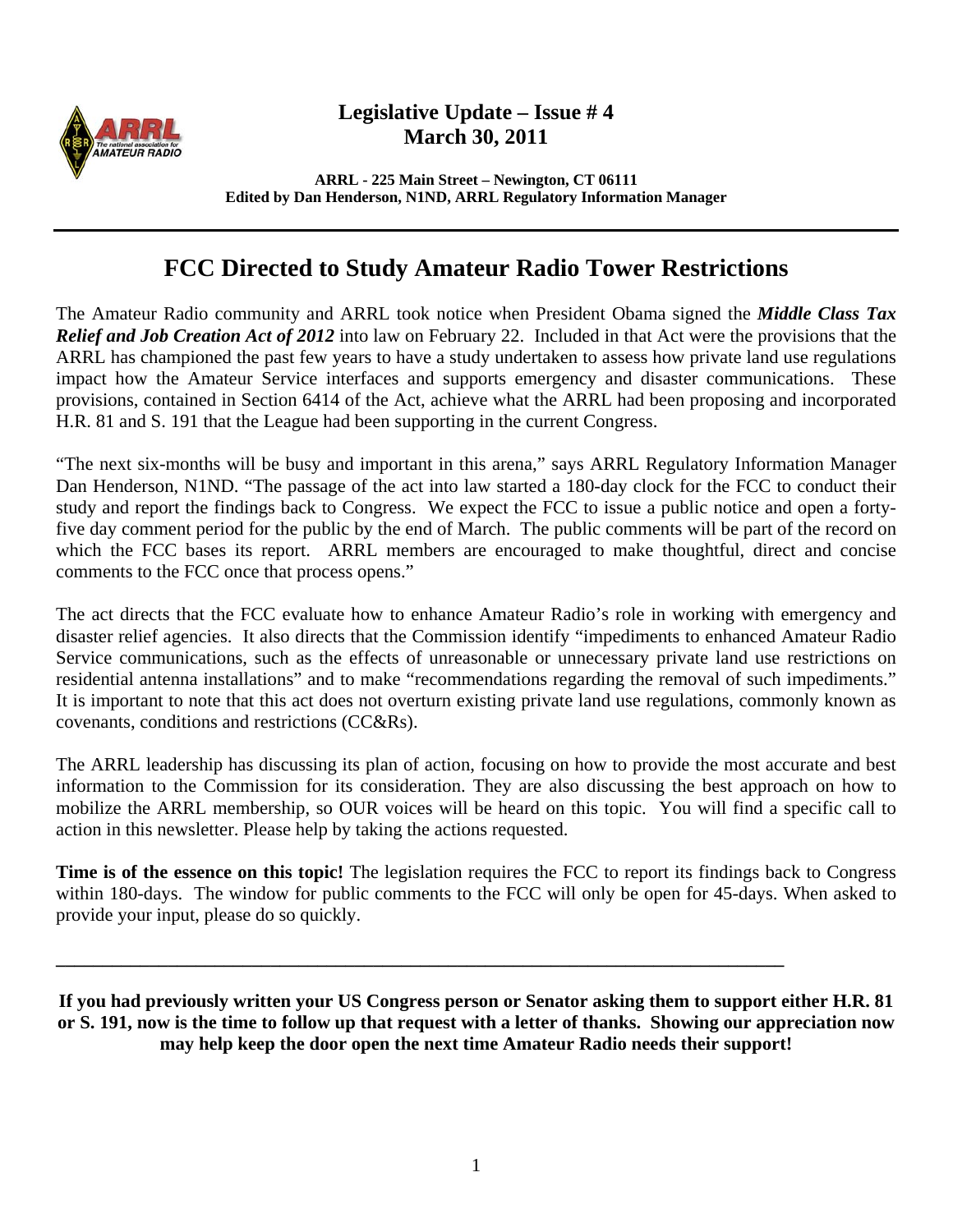

## **ARRL Needs Your Assistance to Gather Information on How CC&Rs and Deed Restrictions Impact You!**

In February 2012, as part of Public Law No. 112-96, Congress directed the FCC to undertake a study, with a report of the findings to the House Committee on Energy and Commerce and the Senate Committee on Commerce, Science, and Transportation. This study would "use the expertise of stakeholder entities and organizations" to recommend how to best use radio amateurs in emergency communications and disaster relief efforts, and how to best utilize the Amateur Radio Service in coordination with the federal government in these efforts. In addition, the study would also discuss the effects of unreasonable or unnecessary private land use restrictions on residential antenna installations and recommend ways to remove such impediments. This is the study championed by the ARRL for several years and was known as the "Amateur Radio Emergency Communications Enhancement Act". This act was introduced into the 112th Congress as H.R. 81 and S. 191.

Under the provision of the act, the FCC has 180-days to prepare their report commencing with the signing of the statute into law. We are now if that period. As part of their study, the FCC has solicited public comment in a Public Notice DA12-523 on two specific areas related to the study. There is a 45-day deadline for public comments on the public notice. The FCC must receive all comments no later than May 17, 2012.

As the national organization for Amateur Radio, and as a principle proponent of this study, the ARRL has issued a call for all Amateurs - whether ARRL members or not - to submit their comments and assist. To facilitate information gathering, the ARRL has set up a website to allow members to submit pertinent information for inclusion with the ARRL comments at www.arrl.org/ccr-study-information

The ARRL will present a detailed summary of anecdotal examples of the effect of CC&Rs and homeowner's association rules on Amateur Radio emergency communications. What we need from you are the actual, personal experiences of a geographically diverse group of radio amateurs who are subject to CC&Rs or other private land use restrictions where they live; who can tell us very specifically of the adverse effect of those restrictions on their ability to prepare for and to provide emergency and disaster relief communications.

Most importantly, Amateurs need to explain why they did not have an option when it came to purchasing real property. Was your decision based on the pervasiveness of private land use restrictions of properties you were considering? Did these restrictions preclude or unreasonably restrict the installation and maintenance of outdoor Amateur Radio antennas? Did they subject the radio amateur to the unlimited discretion of a homeowners' association, architectural control committee or other non-government decision maker requiring their permission in order to erect and maintain an effective antenna? Is your full participation in EmCom affected by these land use restrictions?

We need fact-based information, including the text of any CC&Rs to which amateurs are subject. We need to know about your efforts to find non-restricted places to live in their metropolitan areas. We need to know about the denial of approvals by HOA boards. You should mention specifically the effect of their restrictions on your ability to do and prepare for emergency communications. We need as much specificity as you can provide. We need your contact information in order to follow up if necessary (by telephone or e-mail.)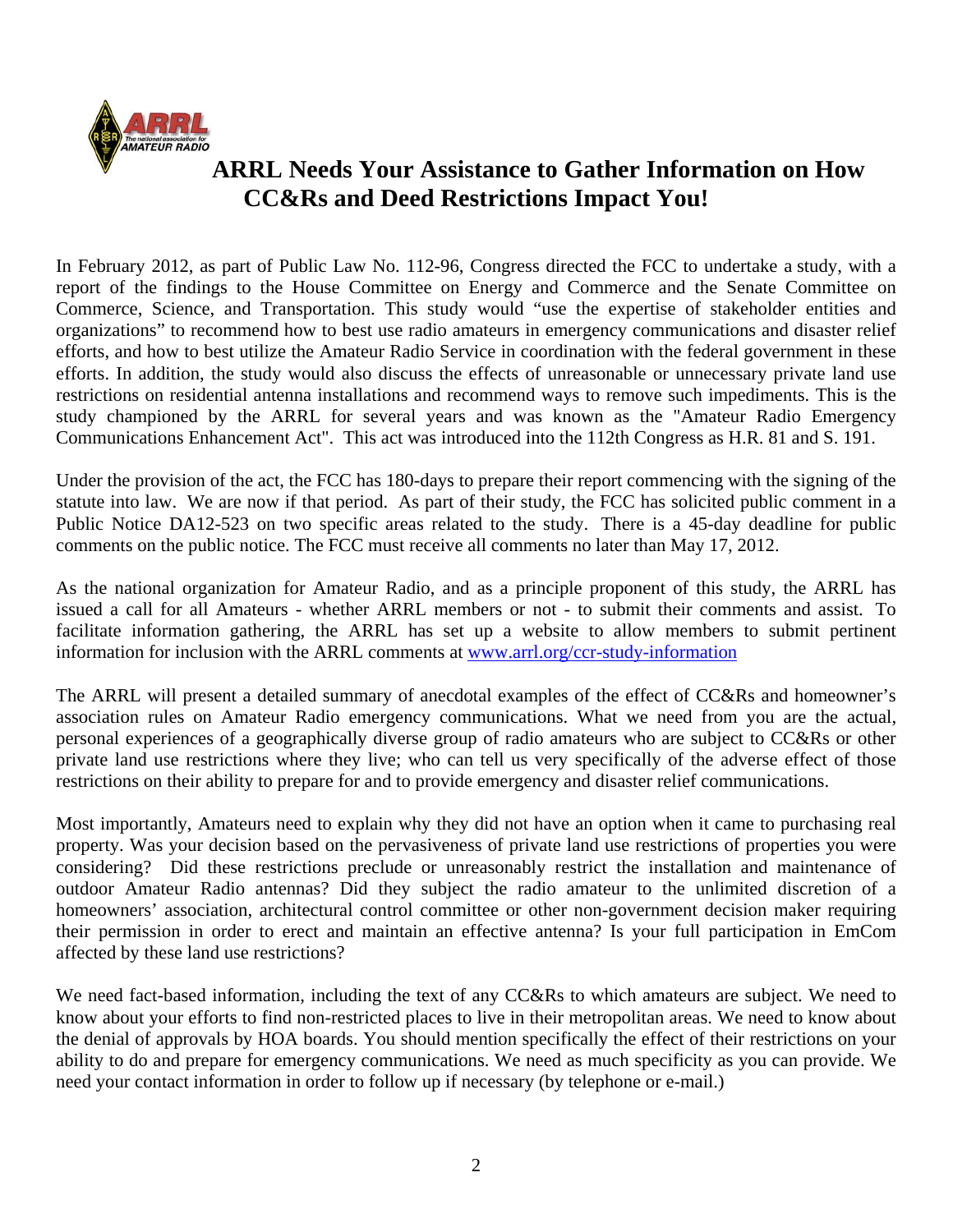

The website has links to web pages that allow Amateurs to provide their information easily on-line. The first form addresses the role that Amateur Radio has played in providing Emergency and Disaster Relief communications. If you have participated in an EmCom event or deployment since January 1, 2000, we ask you to provide specific information on the activation.

The second form provides for the collection of information on how private land use restrictions – such as property conditions, homeowner association covenants, and deed restrictions – have impeded the ability of licensees to full participate in emergency and disaster relief operations. It also allows you to provide details of how the CC&R has affected your participation in EmCom. It also provides the ability to upload a more detailed explanation of your situation, as well as providing copies of your actual CC&Rs or deed restrictions.

It is important to remember that CC&Rs are not the same as city and town zoning and building ordinances. The FCC already has extended a limited preemption to city and town ordinances thru PRB-1. This study also does not cover restrictions imposed on leased property, such as lease restrictions for apartment dwellers.

What this study specifically focus on are restrictions imposed on your ability to erect antennas and support structures that are imposed by private groups, such as your neighborhood sub-development Home Owners Association or Architectural Standards Committee.

In order to gather as much accurate data as possible, please keep your comments confined to your direct knowledge and participation in events. It is not helpful to have exaggerated claims or second-hand information such as "well a couple of towns over I heard they had an ARES net because of a flash flood." Our goal is to present as forceful, fact-based record as possible.

It is important that when reporting CC&Rs that have affected you that you provide a copy of the pertinent portion of the covenant for inclusion in the report. If you can scan it or have a digital copy of the CC&R, you may email it to CCRINFO@arrl.org If you need to send a hard copy, it may be sent: CCR Information Study, ARRL, 225 Main St., Newington CT 06111.

TIME IS OF THE ESSENCE. Because of the short window by the FCC for comments, and the short deadline for the final report back to Congress, the ARRL must have your input by MONDAY APRIL 30, 2012. This allows us time to compile the results into a useful and manageable presentation for the Commission. If you have any questions, contact Dan Henderson, N1ND, ARRL Regulatory Information Manager at (860) 594-0236 or at dhenderson@arrl.org